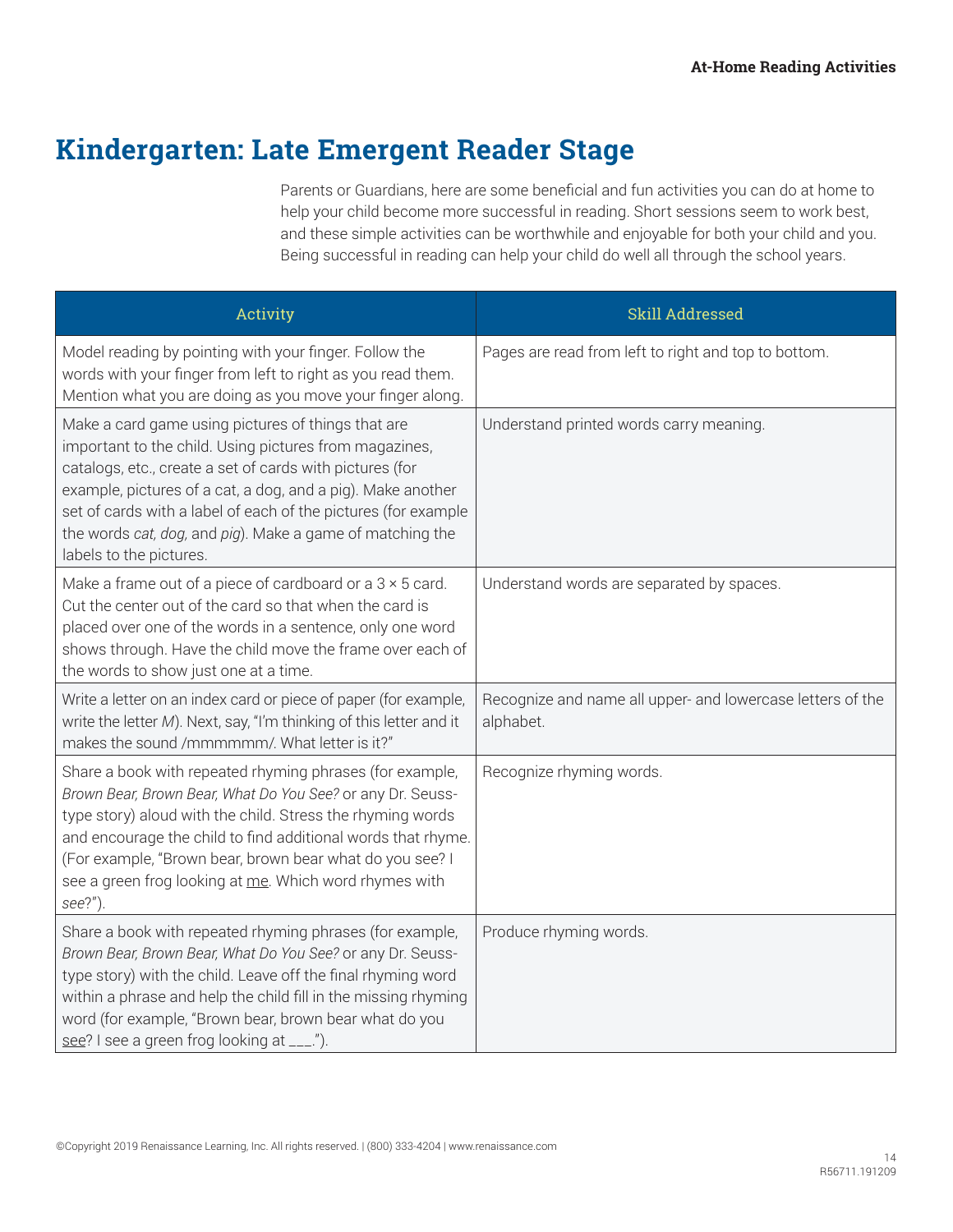| Activity                                                                                                                                                                                                                                                                                                                                                                                                                                                                                                                      | Skill Addressed           |
|-------------------------------------------------------------------------------------------------------------------------------------------------------------------------------------------------------------------------------------------------------------------------------------------------------------------------------------------------------------------------------------------------------------------------------------------------------------------------------------------------------------------------------|---------------------------|
| Say the child's name syllable by syllable while clapping it<br>out (for example, "Ni-co" [clap, clap]). Ask the child to say<br>and clap his or her name along with you. After his or her<br>name has been clapped, ask, "How many claps (syllables)<br>did you hear?" Add the last name and clap both names out.<br>Do this with other names of varying lengths the child<br>knows.                                                                                                                                          | Count syllables.          |
| Ask the child to listen carefully as you pronounce and pause<br>slightly between the syllables in words. Have the child<br>repeat the word without the pause (for example, you say<br>"hap/py," and the child responds with happy). Do this for<br>other word examples, such as el/e/phant-elephant or<br>kit/ten/-kitten. Take turns saying other words in syllables or<br>as a whole word.                                                                                                                                  | Pronounce syllables.      |
| Prepare cards with pictures of common words having more<br>than one syllable such as lion; tiger; monkey; umbrella. Take<br>turns picking a card and saying the word in syllables: li/on;<br>ti/ger; mon/key; um/brel/la. The other player then says the<br>word without pausing between syllables.                                                                                                                                                                                                                           | Blend syllables.          |
| Draw a hopscotch board with sidewalk chalk. Take turns<br>coming up with words and ask the child to figure out how<br>many syllables are in the word. For example, in hamburger<br>/ham//bur//ger/-there are three. The child then jumps that<br>many spaces on the hopscotch board.                                                                                                                                                                                                                                          | Segment syllables.        |
| Share There's a Wocket in My Pocket (Seuss, 1974) with the<br>child. In the story, beginning sounds of everyday objects are<br>substituted as a child talks about made-up objects around the<br>house, such as the "zamp in the lamp." The child can make up<br>his or her own objects such as the "zook in my book" or a<br>"floom in my room."                                                                                                                                                                              | Blend onsets and rimes.   |
| Share There's a Wocket in My Pocket (Seuss, 1974) with the<br>child. In the story, beginning sounds of everyday objects are<br>substituted as a child talks about made-up objects around<br>the house, such as the "zamp in the lamp." The child can<br>make up his or her own objects such as the "zook in my<br>book" or a "floom in my room." Next, say the new word by<br>separating the first sound from the rest of the word: There's<br>a /z/amp in the /l/amp and so on with the rest of the words<br>you've made up. | Segment onsets and rimes. |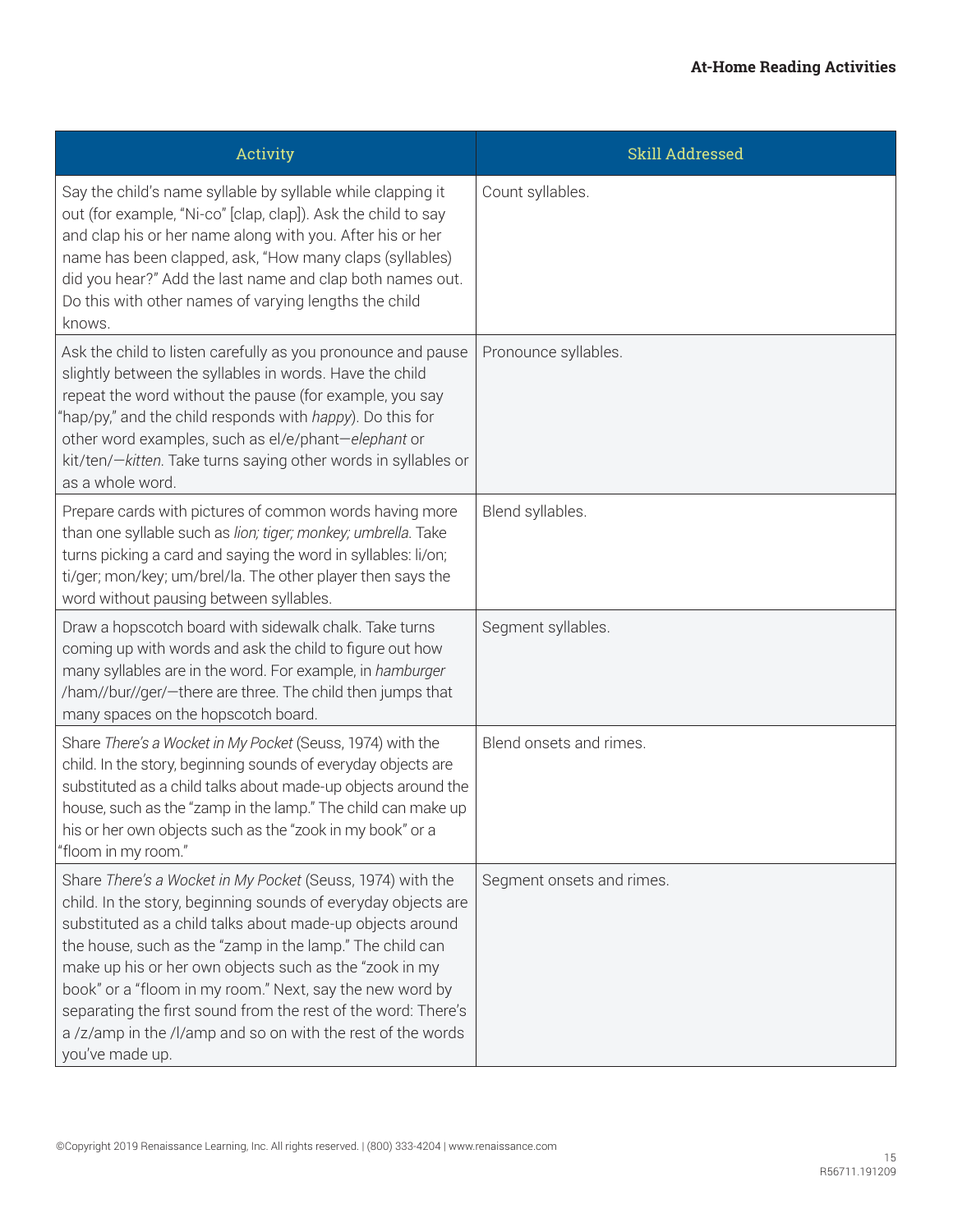| Activity                                                                                                                                                                                                                                                                                                                                                                                                                                                                                                                                                                                                                                                                              | Skill Addressed                                                                      |
|---------------------------------------------------------------------------------------------------------------------------------------------------------------------------------------------------------------------------------------------------------------------------------------------------------------------------------------------------------------------------------------------------------------------------------------------------------------------------------------------------------------------------------------------------------------------------------------------------------------------------------------------------------------------------------------|--------------------------------------------------------------------------------------|
| Play a story game with the child. Tell this story about a troll<br>who likes to speak in sounds: Once upon a time, there was<br>a wonderful little troll who loved to give children presents.<br>However, the troll always wanted children to guess what the<br>present was before he gave it to them. He spoke in his own<br>special way. When he shared what the gift was, he would<br>say the sounds "/b/-/i/-/k/" instead of "bike." Once the<br>child guessed the troll's gift, the troll would be very excited.<br>I will pretend to be the troll and I will name a surprise for<br>you. When you figure out what it is, it will be your turn to<br>think of a surprise for me. | Isolate and pronounce the initial sounds (phonemes) in<br>three-phoneme words.       |
| Play a story game. Tell this story about a troll who likes to<br>speak in sounds: Once upon a time, there was a wonderful,<br>little troll who loved to give children presents. However, the<br>troll always wanted children to guess what the present was<br>before he gave it to them. He spoke in his own special way.<br>When he shared what a gift was, he would say "/b/ $-$ /i/ $-$ /k/"<br>instead of "bike." Once the child guessed the troll's gift, the<br>troll would be very excited. I will pretend to be the troll and I<br>will name a surprise for you. When you figure out what it is,<br>it will be your turn to think of a surprise for me.                       | Isolate and pronounce the medial vowel sounds in three-<br>phoneme words.            |
| Play a story game with the child. Tell this story about a troll<br>who likes to speak in sounds: Once upon a time, there was<br>a wonderful, little troll who loved to give children presents.<br>However, the troll always wanted children to guess what the<br>present was before he gave it to them. He spoke in his own<br>special way. When he shared what a gift was, he would say<br>"/b/-/i/-/k/" instead of "bike." Once the child guessed the<br>troll's gift, the troll would be very excited. I will pretend to be<br>the troll and I will name a surprise for you. When you figure<br>out what it is, it will be your turn to think of a surprise for<br>me.             | Isolate and pronounce the final sounds in three-phoneme<br>words.                    |
| Play a game involving the addition of sounds in words. Say<br>something like this, "Add /m/ to /at/. What word did you<br>make?" (mat) "Good, add /ch/ to the end of the word mat.<br>What word did you make?" (match)                                                                                                                                                                                                                                                                                                                                                                                                                                                                | Add individual sounds (phonemes) in simple, one syllable<br>words to make new words. |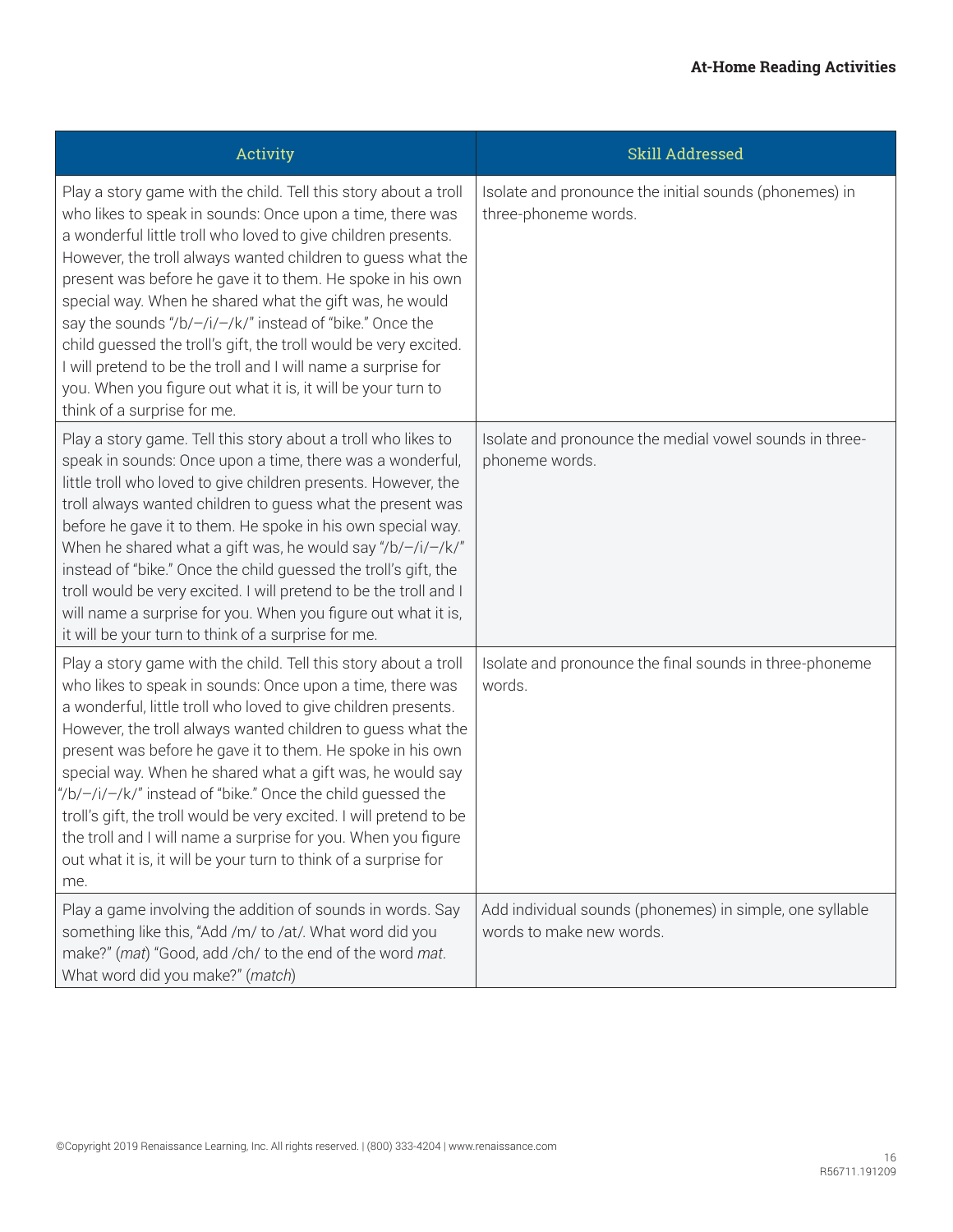| Activity                                                                                                                                                                                                                                                                                                                                                                                                                                                                                                                                                                                                                                                                               | Skill Addressed                                                                             |
|----------------------------------------------------------------------------------------------------------------------------------------------------------------------------------------------------------------------------------------------------------------------------------------------------------------------------------------------------------------------------------------------------------------------------------------------------------------------------------------------------------------------------------------------------------------------------------------------------------------------------------------------------------------------------------------|---------------------------------------------------------------------------------------------|
| Create word families with the child. Use refrigerator magnets<br>or letter cards (write the alphabet on paper and cut each<br>letter out to make a card) to spell a word ending (-at). Have<br>the child put other letters in front of the word ending to<br>create rhyming words (pat, cat, mat, and sat).                                                                                                                                                                                                                                                                                                                                                                            | Substitute individual sounds (phonemes) in simple, one<br>syllable words to make new words. |
| As you shop for groceries, ask your child to tell you what<br>sound each fruit or vegetable begins with.                                                                                                                                                                                                                                                                                                                                                                                                                                                                                                                                                                               | Produce primary consonant sounds                                                            |
| Cut out known words from cereal boxes, can labels and<br>yogurt containers. Use these individual words to talk about<br>capital and lowercase letters. Talk about the sounds of<br>letters ("The letter B says /b/"). Help the child read the<br>words you've cut out.                                                                                                                                                                                                                                                                                                                                                                                                                 | Know one-to-one letter-sound correspondences.                                               |
| Create a word book using strips of paper. Write these short<br>words, one to a strip, leaving extra space at the end: at, cap,<br>mad, Sam, can, Jan, pal, tap. Lay the strips on a table, and<br>fold each strip back toward the word, barely touching the<br>edge of the paper to the final consonant. Write the letter e<br>on the flap. Staple the strips together to form a Silent e<br>book and take turns reading each word in its first form and<br>then folding the flap back to then read the word with -e on<br>the end. Talk about how the -e changes the sound of the<br>vowel from a short sound to a long one (for example, at<br>becomes ate, cap becomes cape, etc.). | Associate long vowel sounds with common spellings.                                          |
| Create a word book using strips of paper. Write these short<br>words, one to a strip, leaving extra space at the end: at, cap,<br>mad, Sam, can, Jan, pal, tap. Lay the strips on a table, and<br>fold each strip back toward the word, barely touching the<br>edge of the paper to the final consonant. Write the letter e<br>on the flap. Staple the strips together to form a Silent e<br>book and take turns reading each word in its first form and<br>then folding the flap back to then read the word with -e on<br>the end. Talk about how the -e changes the sound of the<br>vowel from a short sound to a long one (for example, at<br>becomes ate, cap becomes cape, etc.). | Associate short vowel sounds with common spellings.                                         |
| Cut out known words from cereal boxes, can labels and<br>yogurt containers. Use these individual words to talk about<br>capital and lowercase letters. Talk about the sounds of<br>letters ("The letter $B$ says /b/"). Help the child read the<br>words you've cut out.                                                                                                                                                                                                                                                                                                                                                                                                               | Read high-frequency sight words.                                                            |